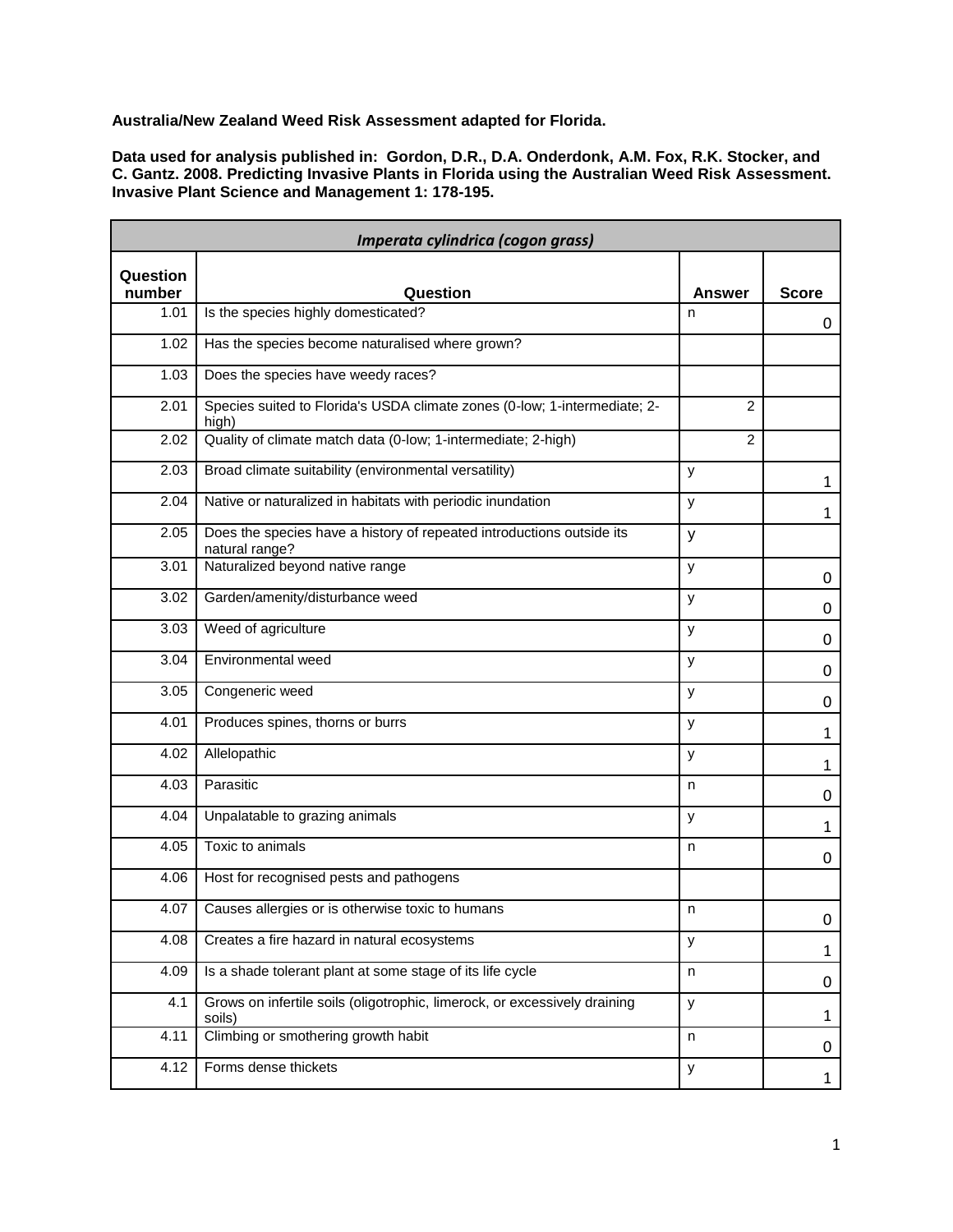| 5.01               | Aquatic                                                                                           | n              | 0            |
|--------------------|---------------------------------------------------------------------------------------------------|----------------|--------------|
| 5.02               | Grass                                                                                             | У              | $\mathbf{1}$ |
| 5.03               | Nitrogen fixing woody plant                                                                       | n              | 0            |
| 5.04               | Geophyte                                                                                          | n              | 0            |
| 6.01               | Evidence of substantial reproductive failure in native habitat                                    |                |              |
| 6.02               | Produces viable seed                                                                              | y              | 1            |
| 6.03               | Hybridizes naturally                                                                              | У              | 1            |
| 6.04               | Self-compatible or apomictic                                                                      | n              | $-1$         |
| 6.05               | Requires specialist pollinators                                                                   | n              | 0            |
| 6.06               | Reproduction by vegetative fragmentation                                                          | y              | 1            |
| 6.07               | Minimum generative time (years)                                                                   | $\mathbf{1}$   | $\mathbf{1}$ |
| 7.01               | Propagules likely to be dispersed unintentionally (plants growing in heavily<br>trafficked areas) | y              | 1            |
| 7.02               | Propagules dispersed intentionally by people                                                      | У              | $\mathbf{1}$ |
| 7.03               | Propagules likely to disperse as a produce contaminant                                            | $\mathcal{P}$  |              |
| 7.04               | Propagules adapted to wind dispersal                                                              | y              | $\mathbf{1}$ |
| 7.05               | Propagules water dispersed                                                                        | n              | -1           |
| 7.06               | Propagules bird dispersed                                                                         | n              | $-1$         |
| 7.07               | Propagules dispersed by other animals (externally)                                                | $\overline{?}$ |              |
| 7.08               | Propagules dispersed by other animals (internally)                                                | n              | $-1$         |
| 8.01               | Prolific seed production                                                                          | y              | $\mathbf{1}$ |
| 8.02               | Evidence that a persistent propagule bank is formed (>1 yr)                                       | n              | $-1$         |
| 8.03               | Well controlled by herbicides                                                                     | y              | $-1$         |
| 8.04               | Tolerates, or benefits from, mutilation or cultivation                                            | y              | $\mathbf{1}$ |
| 8.05               | Effective natural enemies present in Florida, or east of the continental<br>divide                |                |              |
| <b>Total Score</b> |                                                                                                   |                | 26           |

**Outcome Reject\***

\*Used secondary screen from: Daehler, C. C., J.L. Denslow, S. Ansari, and H. Kuo. 2004. A risk assessment system for screening out harmful invasive pest plants from Hawaii's and other Pacific islands. Conserv. Biol. 18: 360-368.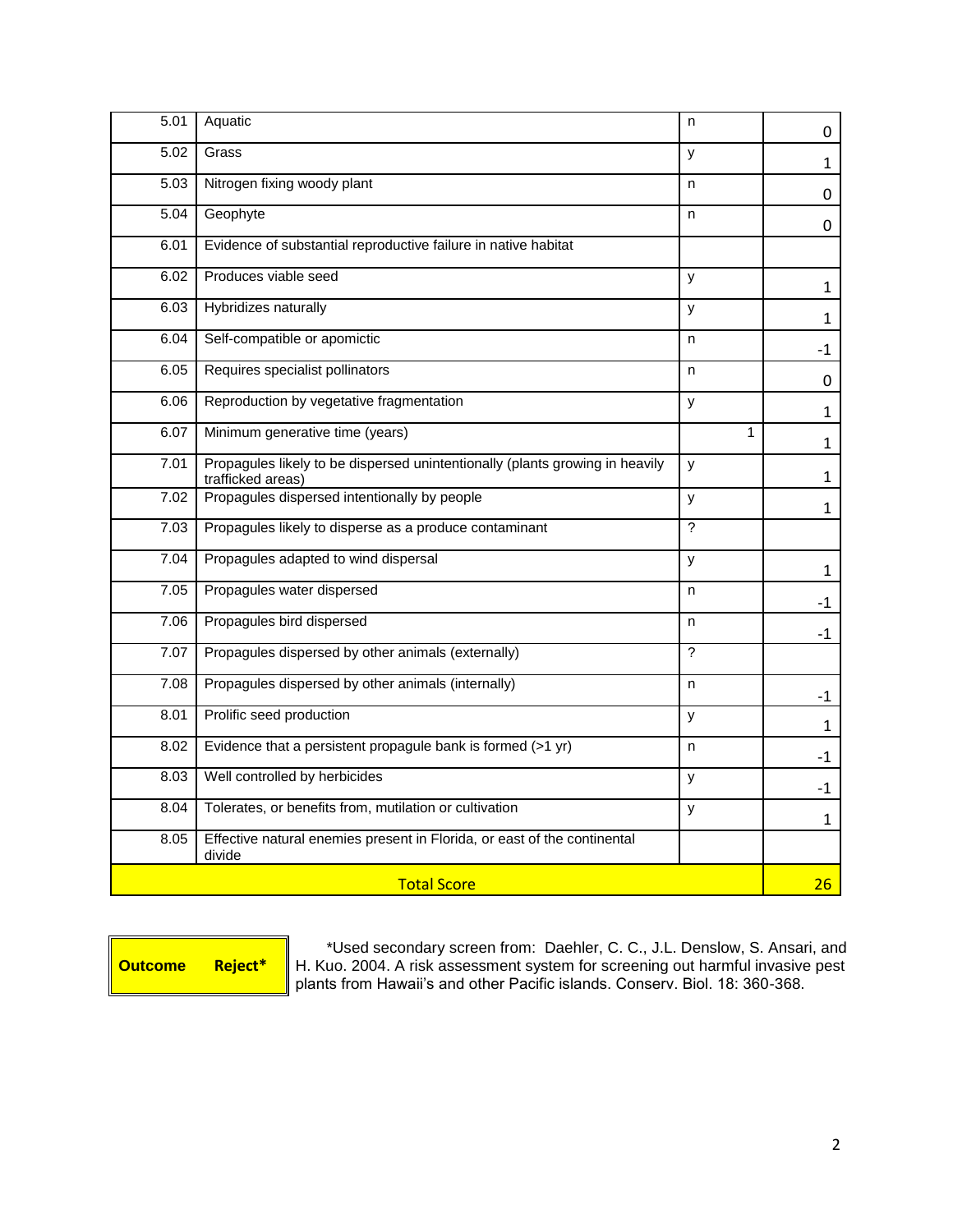| section | # questions answered | satisfy minimum? |
|---------|----------------------|------------------|
| A       | 8                    | yes              |
| B       | 11                   | ves              |
| C       | 20                   | ves              |
| total   | 39                   | yes              |

Data collected 2006-2007

| Question<br>number | Reference                                                                                                                                                                                                                                                                                                                                                                                                                                                                                                                           | Source data                                                                                                                                                                                                                                                                                                                                                                                         |
|--------------------|-------------------------------------------------------------------------------------------------------------------------------------------------------------------------------------------------------------------------------------------------------------------------------------------------------------------------------------------------------------------------------------------------------------------------------------------------------------------------------------------------------------------------------------|-----------------------------------------------------------------------------------------------------------------------------------------------------------------------------------------------------------------------------------------------------------------------------------------------------------------------------------------------------------------------------------------------------|
| 1.01               |                                                                                                                                                                                                                                                                                                                                                                                                                                                                                                                                     | cultivated, but no evidence of                                                                                                                                                                                                                                                                                                                                                                      |
|                    |                                                                                                                                                                                                                                                                                                                                                                                                                                                                                                                                     | selection for reduced weediness                                                                                                                                                                                                                                                                                                                                                                     |
| 1.02               |                                                                                                                                                                                                                                                                                                                                                                                                                                                                                                                                     |                                                                                                                                                                                                                                                                                                                                                                                                     |
| 1.03               |                                                                                                                                                                                                                                                                                                                                                                                                                                                                                                                                     |                                                                                                                                                                                                                                                                                                                                                                                                     |
| 2.01               |                                                                                                                                                                                                                                                                                                                                                                                                                                                                                                                                     |                                                                                                                                                                                                                                                                                                                                                                                                     |
| 2.02               |                                                                                                                                                                                                                                                                                                                                                                                                                                                                                                                                     |                                                                                                                                                                                                                                                                                                                                                                                                     |
| 2.03               | Bryson and Carter (1993) Cogongrass,                                                                                                                                                                                                                                                                                                                                                                                                                                                                                                |                                                                                                                                                                                                                                                                                                                                                                                                     |
|                    | Imperata cylindrica, in the United States. Weed                                                                                                                                                                                                                                                                                                                                                                                                                                                                                     | "Cogongrassis widely distributed on                                                                                                                                                                                                                                                                                                                                                                 |
|                    | Technology 7: 1005-1009.                                                                                                                                                                                                                                                                                                                                                                                                                                                                                                            | all continentsexcept Antarctica."                                                                                                                                                                                                                                                                                                                                                                   |
| 2.04               | 1. Weber (2003) Invasive Plant Species of the<br>World. CABI Publishing. 2. Holm, Plucknett,<br>Pancho, and Herberger (1977) The World's<br>Worst Weeds: Distribution and Biology. The<br>University Press of Hawaii, Honolulu.                                                                                                                                                                                                                                                                                                     | 1. "Where native, this grass is found<br>in poorly drained, damp soils and on<br>riverbanks." 2. "Its habitat includes<br>the dry sand dunes of shores and<br>deserts as well as swamps and river<br>margins."                                                                                                                                                                                      |
| 2.05               | 1. Huxley (1992) The New Royal Horticultural<br>Society Dictionary of Gardening. The MacMillan<br>Press, London. 2. Holm, Plucknett, Pancho,<br>and Herberger (1977) The World's Worst<br>Weeds: Distribution and Biology. The University<br>Press of Hawaii, Honolulu.                                                                                                                                                                                                                                                             | Cogongrass is used horticulturally (1)<br>and has been introduced and<br>cultivated in many parts of the world<br>for thatch, papermaking, forage, and<br>erosion control (2).                                                                                                                                                                                                                      |
| 3.01               | Bryson and Carter (1993) Cogongrass,<br>Imperata cylindrica, in the United States. Weed<br>Technology 7: 1005-1009.                                                                                                                                                                                                                                                                                                                                                                                                                 | "Cogongrassis widely distributed on<br>all continentsexcept Antarctica."                                                                                                                                                                                                                                                                                                                            |
| 3.02               | Weber (2003) Invasive Plant Species of the<br>World. CABI Publishing.                                                                                                                                                                                                                                                                                                                                                                                                                                                               | invades disturbed sites                                                                                                                                                                                                                                                                                                                                                                             |
| 3.03               | 1. Avav (2000) Control of speargrass (Imperata<br>cylindrica) with glycophosphate and fluazifop-<br>butyl for soybean (Glycine max) production in<br>savanna zone of Nigeria. Journal of the Science<br>of Food and Agriculture 80: 193-196. 2. Brook<br>(1989) Review of literature on Imperata<br>cylindrica (L.) Raeuschel with particular<br>reference to South East Asia. Tropical Pest<br>Management 35: 12-25. 3. Holm, Plucknett,<br>Pancho, and Herberger (1977) The World's<br>Worst Weeds: Distribution and Biology. The | 1. "Speargrass (Imperata cylindrica) is<br>the most widespread perennial weed<br>in soybean-producing areasof<br>Nigeria." 2. "Imperata cylindrica is<br>also considered a serious weed in<br>plantations where the canopy has not<br>closed" 3. "Seventy-three countries<br>report that it is a weed in 35 crops<br>which are as different in their cultural<br>systems as tomatoes and coconuts." |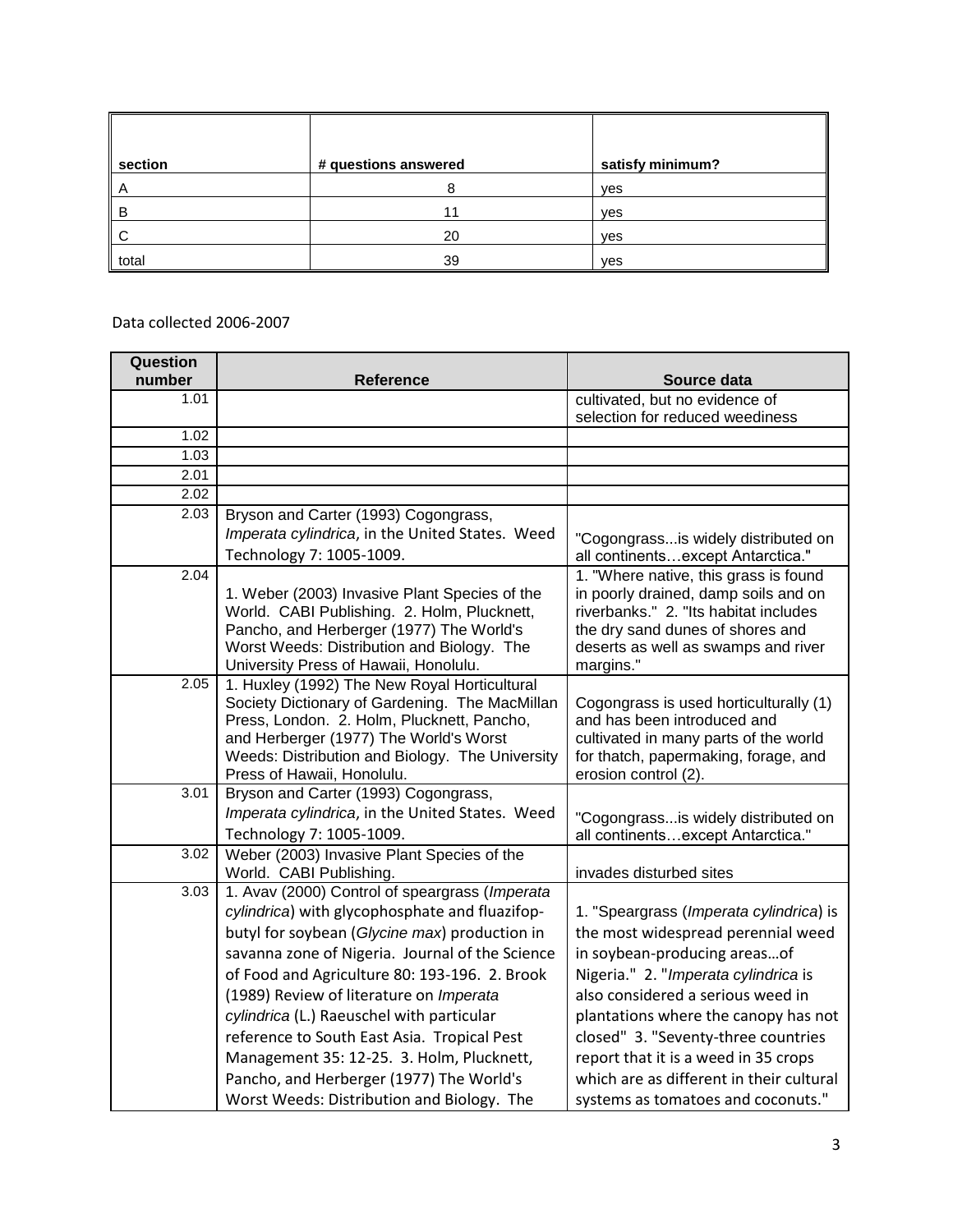|      | University Press of Hawaii, Honolulu.                                                           |                                                               |
|------|-------------------------------------------------------------------------------------------------|---------------------------------------------------------------|
| 3.04 | Weber (2003) Invasive Plant Species of the                                                      | considered an environmental weed in                           |
|      | World. CABI Publishing.                                                                         | tropical Asia and Hawaii                                      |
| 3.05 |                                                                                                 | 1. I. brasiliensis is on the Federal                          |
|      | 1.                                                                                              | Noxious Weed list. 2. I. brasiliensis is                      |
|      | http://www.aphis.usda.gov/ppq/weeds/noxiousw                                                    | considered a principal weed of                                |
|      | eedlist.pdf 2. Holm (1979) A Geographical Atlas                                                 | agriculture in Trinidad, and a                                |
|      | of World Weeds. John Wiley and Sons.                                                            | common weed in Argentina.                                     |
| 4.01 | Terry, Adjers, Akobundu, Anoka, Drilling,                                                       |                                                               |
|      | Tjitrosemito, and Utomo (1997) Herbicides and                                                   |                                                               |
|      | mechanical control of <i>I. cylindrica</i> as a first step                                      | "the sharp points of emerging plants                          |
|      | in grassland rehabilitation. Agroforestry                                                       | can pierce the feet of humans and                             |
|      | Systems 36: 151-179.                                                                            | livestock"                                                    |
| 4.02 | 1. Bryson and Carter (1993) Cogongrass,                                                         |                                                               |
|      | Imperata cylindrica, in the United States. Weed                                                 | 1. "In addition to competing for light,                       |
|      | Technology 7: 1005-1009. 2. Brook (1989)<br>Review of literature on Imperata cylindrica (L.)    | water, and nutrients, cogongrass<br>interference is caused by |
|      | Raeuschel with particular reference to South                                                    | allelopathy" 2. "Many workers have                            |
|      | East Asia. Tropical Pest Management 35: 12-                                                     | reported suspected allelopathy by I.                          |
|      | 25.                                                                                             | cylindrica leaves and rhizomes."                              |
| 4.03 | Holm, Plucknett, Pancho, and Herberger (1977)                                                   |                                                               |
|      | The World's Worst Weeds: Distribution and                                                       |                                                               |
|      | Biology. The University Press of Hawaii,<br>Honolulu.                                           | no description of this                                        |
| 4.04 | 1. Dozier, Gaffney, McDonald, Johnson, and                                                      |                                                               |
|      | Shilling (1998) Cogongrass in the United States:                                                |                                                               |
|      | history, ecology, impacts, and management.                                                      |                                                               |
|      | Weed Technology 12: 737-743. 2. Holm,                                                           | 1. "Silica bodies in the leaves                               |
|      | Plucknett, Pancho, and Herberger (1977) The                                                     | contribute to its unpalatability to                           |
|      | World's Worst Weeds: Distribution and Biology.                                                  | grazers." 2. Only young growth is                             |
| 4.05 | The University Press of Hawaii, Honolulu.<br>Holm, Plucknett, Pancho, and Herberger (1977)      | eaten by livestock.<br>New growth of cogongrass is used by    |
|      | The World's Worst Weeds: Distribution and                                                       | livestock as a fallback food. [Also, no                       |
|      | Biology. The University Press of Hawaii,                                                        | mention of toxicity in toxicity or                            |
|      | Honolulu.                                                                                       | horticultural references.]                                    |
| 4.06 |                                                                                                 |                                                               |
| 4.07 |                                                                                                 | no mention of toxicity in toxicity or                         |
|      |                                                                                                 | horticultural references                                      |
| 4.08 | 1. Weber (2003) Invasive Plant Species of the<br>World. CABI Publishing. 2. Holm, Plucknett,    | 1. "forms dense standsand is highly                           |
|      | Pancho, and Herberger (1977) The World's                                                        | flammable" 2. "Dry Imperata                                   |
|      | Worst Weeds: Distribution and Biology. The                                                      | produces a major fire hazard in                               |
|      | University Press of Hawaii, Honolulu.                                                           | cultivated plantations as well."                              |
| 4.09 | Brook (1989) Review of literature on Imperata                                                   |                                                               |
|      | cylindrica (L.) Raeuschel with particular                                                       |                                                               |
|      | reference to South East Asia. Tropical Pest                                                     | "Imperata cylindrica is intolerant of                         |
|      | Management 35: 12-25.                                                                           | shade"                                                        |
| 4.1  |                                                                                                 | 1. "The species was found widely                              |
|      | 1. Garrity, Soekardi, van Noordwijk, de la Cruz,                                                | distributed on the full range of soil                         |
|      | Pathak, Gunasena, van So, Huijun, and Majid<br>(1997) The Imperata grasslands of tropical Asia: | orders. It occupied both fertileand                           |
|      | area, distribution, and typology. Agroforestry                                                  | infertile soilsacross a wide range of                         |
|      |                                                                                                 | climates and elevations." 2. "Imperata                        |
|      | Systems 36: 3-29. 2. Brook (1989) Review of                                                     | cylindrica has the ability to thrive on                       |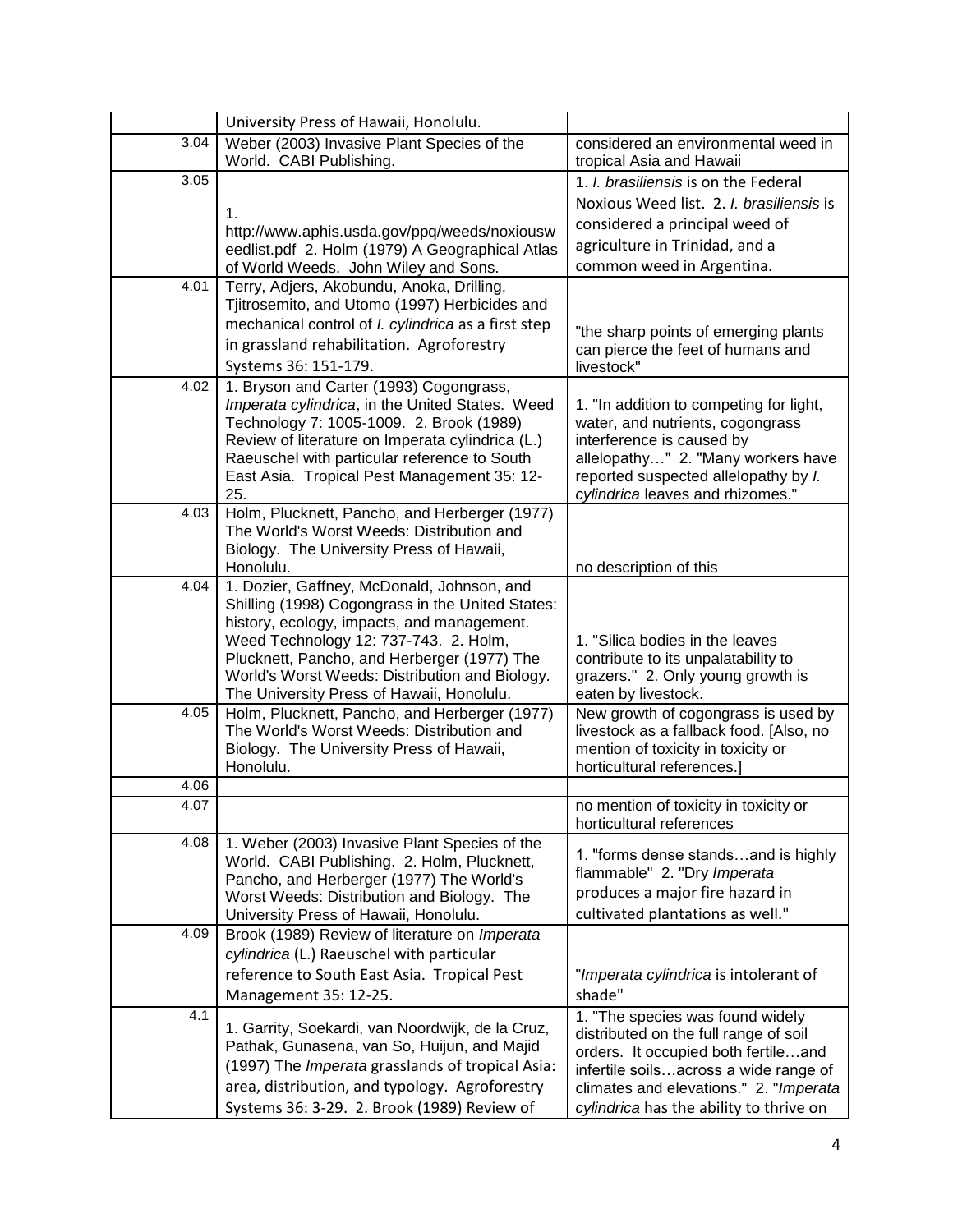|      | literature on Imperata cylindrica (L.) Raeuschel                                                         | infertile soils."                                                               |
|------|----------------------------------------------------------------------------------------------------------|---------------------------------------------------------------------------------|
|      | with particular reference to South East Asia.                                                            |                                                                                 |
|      | Tropical Pest Management 35: 12-25.                                                                      |                                                                                 |
| 4.11 | USDA, NRCS. 2005. The PLANTS Database,                                                                   |                                                                                 |
|      | Version 3.5 (http://plants.usda.gov). Data compiled<br>from various sources by Mark W. Skinner. National |                                                                                 |
|      | Plant Data Center, Baton Rouge, LA 70874-4490                                                            |                                                                                 |
|      | USA.                                                                                                     | graminoid                                                                       |
| 4.12 | Weber (2003) Invasive Plant Species of the                                                               | "forms dense stands"; up to 120 cm                                              |
| 5.01 | World. CABI Publishing.                                                                                  | tall<br>terrestrial                                                             |
| 5.02 | USDA, NRCS. 2005. The PLANTS Database,                                                                   |                                                                                 |
|      | Version 3.5 (http://plants.usda.gov). Data compiled                                                      |                                                                                 |
|      | from various sources by Mark W. Skinner. National                                                        |                                                                                 |
|      | Plant Data Center, Baton Rouge, LA 70874-4490<br>USA.                                                    | Poaceae                                                                         |
| 5.03 | USDA, NRCS. 2005. The PLANTS Database,                                                                   |                                                                                 |
|      | Version 3.5 (http://plants.usda.gov). Data compiled                                                      |                                                                                 |
|      | from various sources by Mark W. Skinner. National                                                        |                                                                                 |
|      | Plant Data Center, Baton Rouge, LA 70874-4490<br>USA.                                                    | Poaceae, and herbaceous                                                         |
| 5.04 | Bryson and Carter (1993) Cogongrass,                                                                     |                                                                                 |
|      | Imperata cylindrica, in the United States. Weed                                                          | "It has an extensive fibrous root                                               |
|      | Technology 7: 1005-1009.                                                                                 | system"                                                                         |
| 6.01 |                                                                                                          |                                                                                 |
| 6.02 | Holm, Plucknett, Pancho, and Herberger (1977)                                                            |                                                                                 |
|      | The World's Worst Weeds: Distribution and                                                                |                                                                                 |
|      | Biology. The University Press of Hawaii,                                                                 |                                                                                 |
| 6.03 | Honolulu.<br>Bryson and Carter (1993) Cogongrass,                                                        | "The species reproduces by seeds"                                               |
|      | Imperata cylindrica, in the United States. Weed                                                          | I. cylindrica and I. brasiliensis                                               |
|      | Technology 7: 1005-1009.                                                                                 | frequently hybridize.                                                           |
| 6.04 | McDonald, Shilling, Okoli, Bewick, Gordon, Hall,                                                         |                                                                                 |
|      | and Smith (1996) Population dynamics of                                                                  |                                                                                 |
|      | cogongrass, Imperata cylindrica. Proceedings                                                             | "self-pollination never produced                                                |
|      | of the Southern Weed Science Society 49: 156.                                                            | seed"                                                                           |
| 6.05 |                                                                                                          | most grasses wind pollinated                                                    |
| 6.06 | Dozier, Gaffney, McDonald, Johnson, and<br>Shilling (1998) Cogongrass in the United States:              | "Vegetative reproduction is the                                                 |
|      | history, ecology, impacts, and management.                                                               | primary mechanism for survival and                                              |
|      |                                                                                                          |                                                                                 |
| 6.07 | Weed Technology 12: 737-743.                                                                             |                                                                                 |
|      |                                                                                                          | local spread"<br>"The seedlings have no rhizomes for                            |
|      | Holm, Plucknett, Pancho, and Herberger (1977)                                                            | 4 weeks." [Even if not capable of                                               |
|      | The World's Worst Weeds: Distribution and                                                                | reproduction as soon as rhizomes                                                |
|      | Biology. The University Press of Hawaii,                                                                 | develop, most likely will be capable of                                         |
|      | Honolulu.                                                                                                | reproduction within 1 year]                                                     |
| 7.01 |                                                                                                          | "Range expansion is probably due to                                             |
|      | Matlack (2002) Exotic plant species in<br>Mississippi, USA: critical issues in management                | seed dispersal unconsciously<br>facilitated by human activity; highway          |
|      | and research. Natural Areas Journal 22: 241-                                                             | mowing machines are particularly                                                |
|      | 247.                                                                                                     | suspect."                                                                       |
| 7.02 | 1. Matlack (2002) Exotic plant species in                                                                | 1. "The nursery trade is probably also                                          |
|      | Mississippi, USA: critical issues in management<br>and research. Natural Areas Journal 22: 241-          | responsible for spreading cogongrass:<br>the species is sold for its attractive |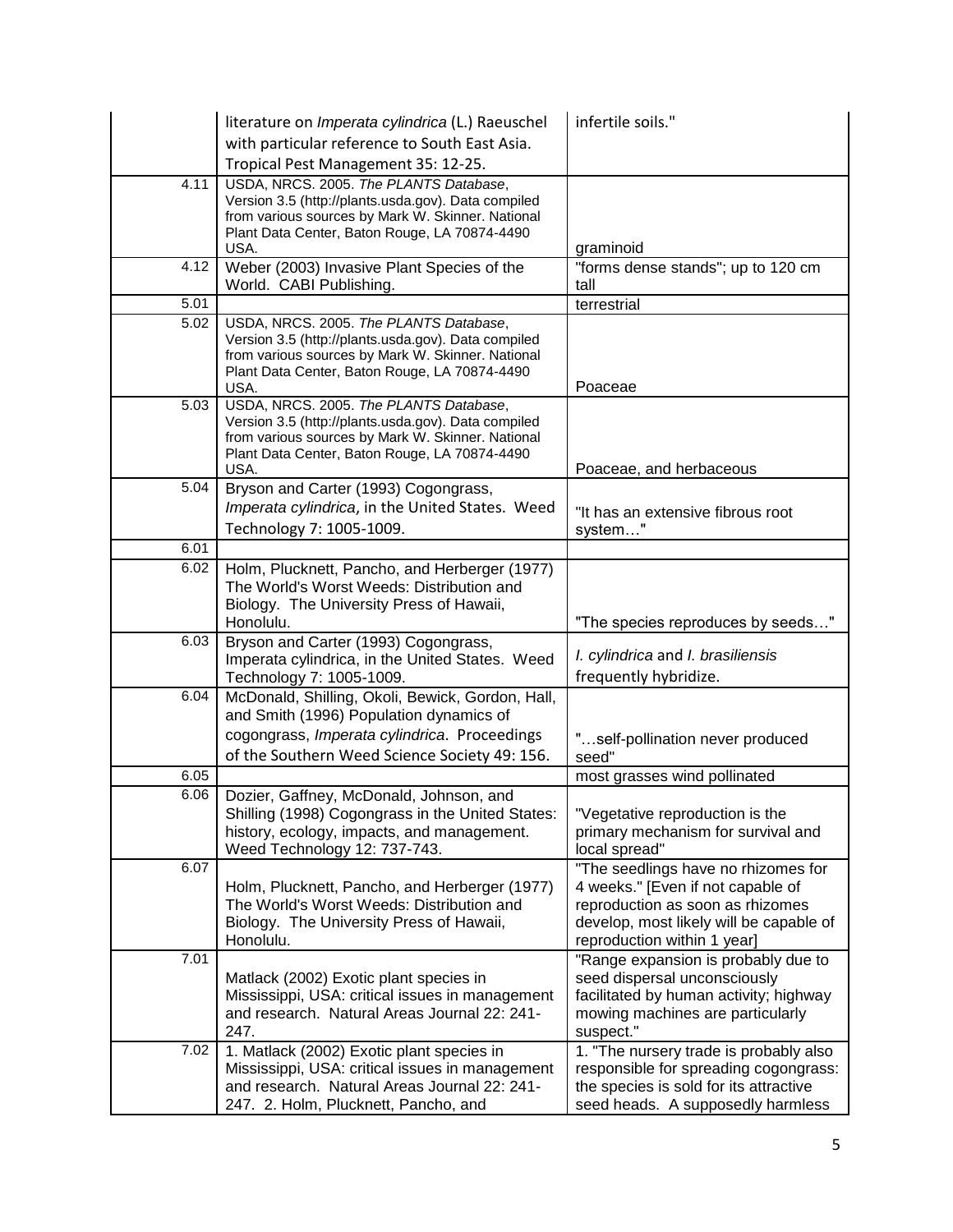|      | Herberger (1977) The World's Worst Weeds:<br>Distribution and Biology. The University Press<br>of Hawaii, Honolulu.                                                                                                                                                                                                         | horticultural variety known as "red<br>baron" may revert to a virile wild form<br>when cross-bred." 2. "Imperata<br>cylindrica is so highly regarded for<br>thatching that it is planted and<br>tended as a crop in many areas of<br>Asia"                               |
|------|-----------------------------------------------------------------------------------------------------------------------------------------------------------------------------------------------------------------------------------------------------------------------------------------------------------------------------|--------------------------------------------------------------------------------------------------------------------------------------------------------------------------------------------------------------------------------------------------------------------------|
| 7.03 |                                                                                                                                                                                                                                                                                                                             |                                                                                                                                                                                                                                                                          |
| 7.04 | Terry, Adjers, Akobundu, Anoka, Drilling,<br>Tjitrosemito, and Utomo (1997) Herbicides and<br>mechanical control of <i>I. cylindrica</i> as a first step<br>in grassland rehabilitation. Agroforestry<br>Systems 36: 151-179.                                                                                               | "I. cylindrica is a prolific producer of<br>seeds which are dispersed by wind<br>over long distances to colonize<br>cleared or previously uninfested<br>land."                                                                                                           |
| 7.05 |                                                                                                                                                                                                                                                                                                                             | no evidence                                                                                                                                                                                                                                                              |
| 7.06 |                                                                                                                                                                                                                                                                                                                             | wind-dispersed grass                                                                                                                                                                                                                                                     |
| 7.07 |                                                                                                                                                                                                                                                                                                                             |                                                                                                                                                                                                                                                                          |
| 7.08 |                                                                                                                                                                                                                                                                                                                             | wind-dispersed grass                                                                                                                                                                                                                                                     |
| 8.01 | 1. Holm, Plucknett, Pancho, and Herberger<br>(1977) The World's Worst Weeds: Distribution<br>and Biology. The University Press of Hawaii,<br>Honolulu. 2. Terry, Adjers, Akobundu, Anoka,<br>Drilling, Tjitrosemito, and Utomo (1997)<br>Herbicides and mechanical control of I.<br>cylindrica as a first step in grassland | 1. A single plant can produce 3,000                                                                                                                                                                                                                                      |
|      | rehabilitation. Agroforestry Systems 36: 151-                                                                                                                                                                                                                                                                               | seeds. 2. "I. cylindrica is a prolific                                                                                                                                                                                                                                   |
|      | 179.                                                                                                                                                                                                                                                                                                                        | producer of seeds"                                                                                                                                                                                                                                                       |
| 8.02 | 1. Bryson and Carter (1993) Cogongrass,<br>Imperata cylindrica, in the United States. Weed<br>Technology 7: 1005-1009. 2. FAO, Grassland<br>Index<br>(http://www.fao.org/ag/AGP/AGPC/doc/GBASE                                                                                                                              |                                                                                                                                                                                                                                                                          |
|      | /data/Pf000261.HTM). 3. Brook (1989) Review<br>of literature on Imperata cylindrica (L.)<br>Raeuschel with particular reference to South<br>East Asia. Tropical Pest Management 35: 12-<br>25.                                                                                                                              | 1. "Indications are that seed viability is<br>extremely short-lived." 2. "There is no<br>dormancy." But 3. "seedsremain<br>viable for over 1 year" [no mention of<br>whether in soil or not]                                                                             |
| 8.03 | Dozier, Gaffney, McDonald, Johnson, and<br>Shilling (1998) Cogongrass in the United States:<br>history, ecology, impacts, and management.                                                                                                                                                                                   | "Imazapyr and glyphosate are the<br>most effective herbicides for<br>cogongrass control. Younger<br>cogongrass shoots are very<br>susceptible to these<br>herbicidesSome combinations of<br>herbicide, discing, and revegetation<br>with desirable plant species provide |
|      | Weed Technology 12: 737-743.                                                                                                                                                                                                                                                                                                | excellent control."                                                                                                                                                                                                                                                      |
| 8.04 | 1. Avav (2000) Control of speargrass (Imperata                                                                                                                                                                                                                                                                              |                                                                                                                                                                                                                                                                          |
|      | cylindrica) with glycophosphate and fluazifop-                                                                                                                                                                                                                                                                              | 1. "The spread of I. cylindrica in the                                                                                                                                                                                                                                   |
|      | butyl for soybean (Glycine max) production in                                                                                                                                                                                                                                                                               | savanna is favoured by the annual                                                                                                                                                                                                                                        |
|      | savanna zone of Nigeria. Journal of the Science                                                                                                                                                                                                                                                                             | bush fires which stimulate the weed                                                                                                                                                                                                                                      |
|      | of Food and Agriculture 80: 193-196. 2. King                                                                                                                                                                                                                                                                                | to produce seeds, and by the                                                                                                                                                                                                                                             |
|      | and Grace (2000) The effects of gap size and                                                                                                                                                                                                                                                                                | mechanical cultivation that tends to                                                                                                                                                                                                                                     |